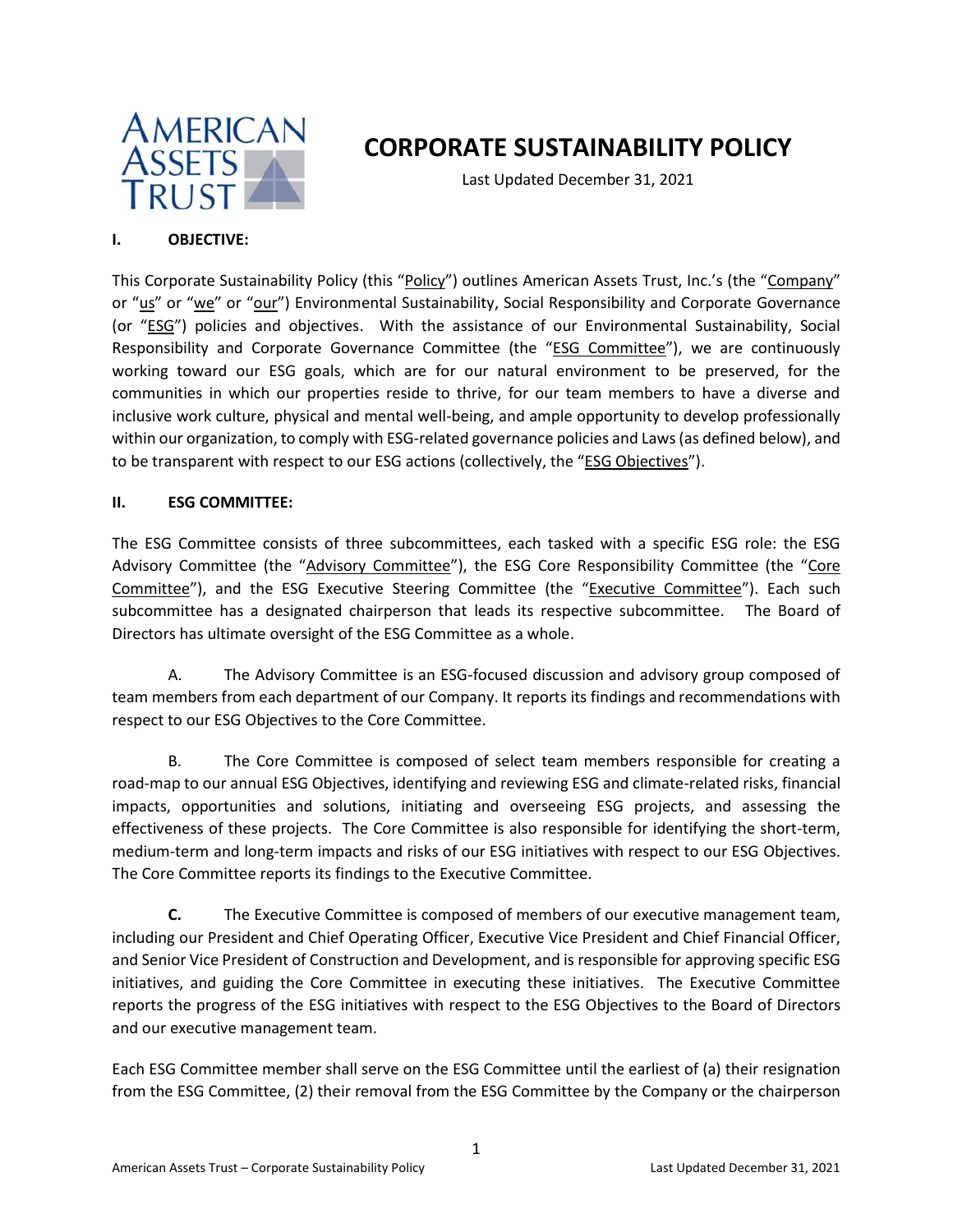of the subcommittee the member serves on, or (3) the termination of their employment with the Company. Upon the resignation or removal of an ESG Committee member (other than a subcommittee chairperson), the applicable chairperson shall appoint an appropriate replacement member to the ESG Committee and appliable subcommittee. Upon the resignation or removal of a subcommittee chairperson, the Executive Committee shall appoint a replacement chairperson to such subcommittee.

In its efforts to determine the Company's ESG baseline and identify suitable ESG projects, the ESG Committee may from time-to-time request from property managers, engineers and other team members, as appropriate, an overview of any property's current ESG practices, and the cost impact of such measures. The ESG Committee holds regular meetings, at least once per quarter, to discuss their findings and determine appropriate ESG actions, including corrective measures. The ESG Committee then presents its findings to the executive management team, also at least once per quarter, and recommends specific ESG projects to the executive management team (or, if necessary, the Board of Directors) for approval. Once an ESG project is approved, it is implemented by the property management team, engineering team or the construction team, as appropriate, with oversight from the Core Committee. The ESG Committee continuously monitors and evaluates the impact of the ESG project as it relates to the ESG Objectives it was intended to further.

The ESG Committee is further responsible for ensuring compliance with this Policy and for making recommendations to Company's executive management team to address any noncompliance. The ESG Committee also makes recommendations to the Company from time-to-time to amend this Policy if appropriate to better align with the ESG Objectives and best practices.

# **III. COMMUNICATION AND REPORTING:**

We believe it is important to be transparent with the public regarding our ESG performance. A description of our ESG performance is publicly available in our annual Global Real Estate Sustainability Benchmark ("GRESB") results, which are available on GRESB's website, [www.gresb.com,](http://www.gresb.com/) and in our Proxy Statement, our Annual Report on Form 10-K, and/or our annual Sustainability Report ("Report"), all of which are posted on our website, [www.americanassetstrust.com.](http://www.americanassetstrust.com/) The Report describesin detail the Company's ESG projects and their impact on the Company, our properties and our communities. In addition, our financial statements are available on our website and the U.S. Securities and Exchange Commission's website.

For internal communications, in addition to the ESG Committee's regular updates to the executive management team and Board of Directors regarding ESG matters, as described above, the ESG Committee, the property management team, engineering team and the construction team each report to the Executive Committee any new material information that they become aware that may impact our ESG Objectives, such as property data metrics, instances of noncompliance with this Policy, or ESG or climaterelated risks. Such internal communications may include memorandums, presentations, briefings or reports. For any noncompliance with this Policy that is reported, the applicable reporting group shall suggest corrective measures and continue to update Executive Committee until such matter is resolved.

## **IV. STAKEHOLDER ENGAGEMENT:**

Our stockholders, partners, tenants, team members, vendors and communities (collectively, "Stakeholders") are an integral part of the Company's success. We understand that we have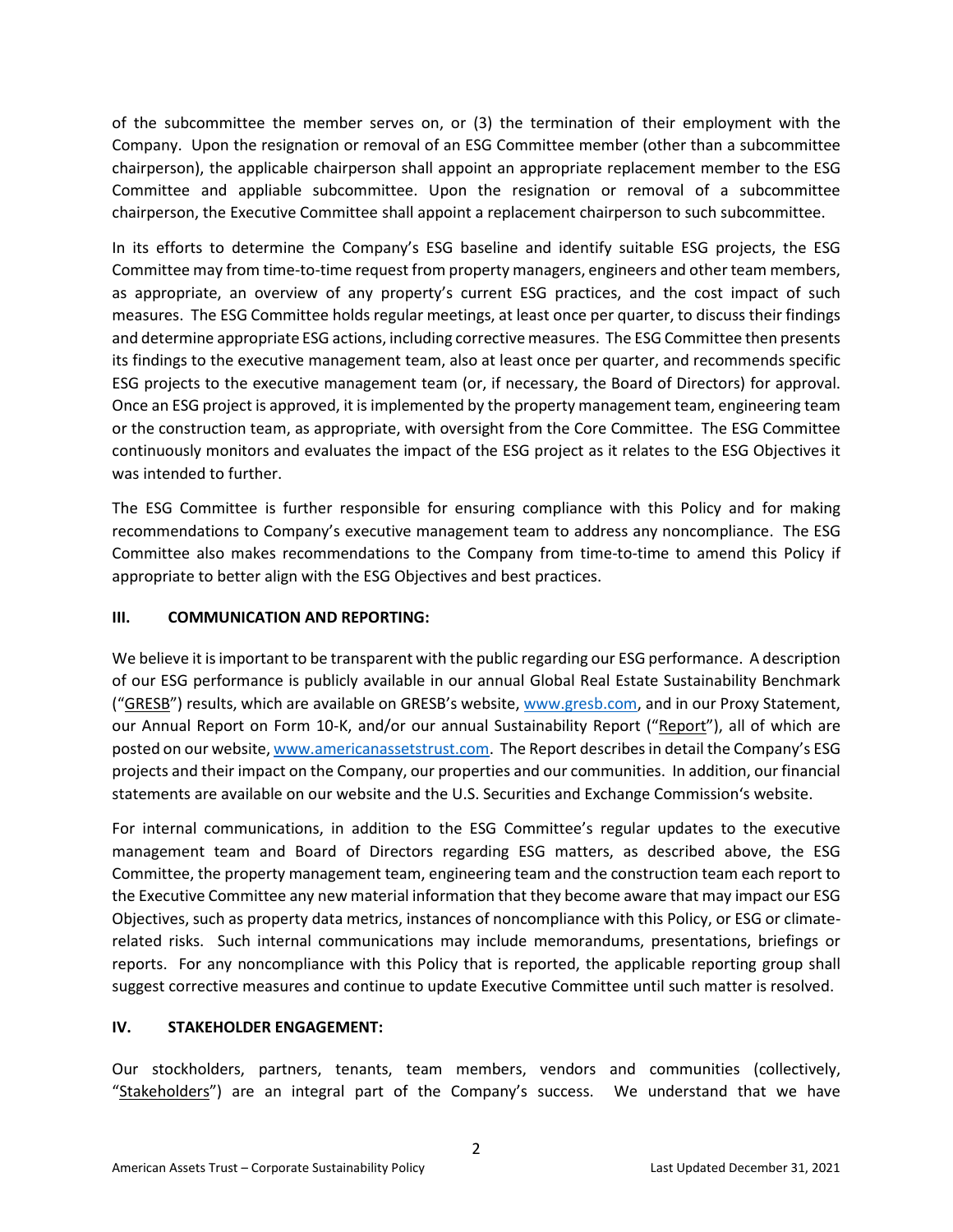responsibilities to our Stakeholders, and that working toward our ESG Objectives impacts their various interests and priorities in varying ways. We thus prioritize Stakeholder engagement and communicating to our Stakeholders the impact that our investment in ESG projects has on our environment, on our communities, and on our team members. We also collaborate with our Stakeholders that share our ESG Objectives and enthusiasm for specific ESG projects. Our Report addresses how we may engage and collaborate with each such group.

# **V. ENVIRONMENTAL SUSTAINABILITY, SOCIAL RESPONSIBILITY AND GOVERNANCE:**

We have developed and incorporated into our business model and practices innovative programs to address and promote ESG, as discussed below.

# **A. Environmental Sustainability:**

We are conscious of our environmental footprint. We shall continue to implement more energy saving measures by refurbishing or replacing older building systems that consume high amounts of energy and introducing new energy efficient products such as light-emitting diode (or "LED") or ENERGY STAR certified products. We will also be mindful of the water consumption at our properties. For properties in which the local municipality has approved use of reclaimed water, we will use reclaimed water to irrigate landscaping. Low flush toilets and low flow faucets will replace older toilets and faucets as they come to their end of useful life. Smart irrigation timers shall be used to irrigate the landscaping. Greenhouse gas (or "GHG") emissions shall be curbed by using smart monitoring methods and proper recycling as outlined in the Waste Management Policy, attached as Attachment 1. The properties shall monitor its heating, ventilation, and air conditioning (or "HVAC") needs to ensure buildings are not expending unnecessary energy and emitting excess GHG to heat unoccupied buildings. Indoor air quality testing should be conducted, as needed, to identify potential pollutants and remediate the source of the pollutants.

In addition to reducing our energy and water consumption, waste generation and GHG emissions, we shall continue to incorporate other sustainability measures to help mitigate climate change. We shall continue to invest in resources that assist in curbing climate change, including those associated with biodiversity and habitat that is adaptive to climate change and resilient to environmental changes including catastrophic losses due to heatwaves, earthquakes, wildfires, hurricanes, seawater rising and natural flooding. We shall continue to preserve the biodiversity and habitat surrounding our properties and put into place pollution prevention measures such as waste management and storm drain water runoff. Efforts to reduce noise and light pollution shall be taken to minimize the detrimental effects on the surrounding biodiversity.

We shall continue to integrate green practices to further mitigate the effects of climate change. Where possible, we will use recycled materials in our construction projects. The property management team will work with our Stakeholders to use appropriate and effective green cleaning products. In situations in which health and safety matters are a concern, such as biohazards, we shall require products that will most effectively resolve the matter.

To assist us in monitoring our goals and identifying potential areas of improvement, we shall deploy readily available benchmarking platforms and tools such as the U.S. Environmental Protection Agency's (or "EPA's") Portfolio Manager or Measurabl. The property management team, engineering team and the construction team shall continue to improve our operating efficiency while reducing our operating cost,

3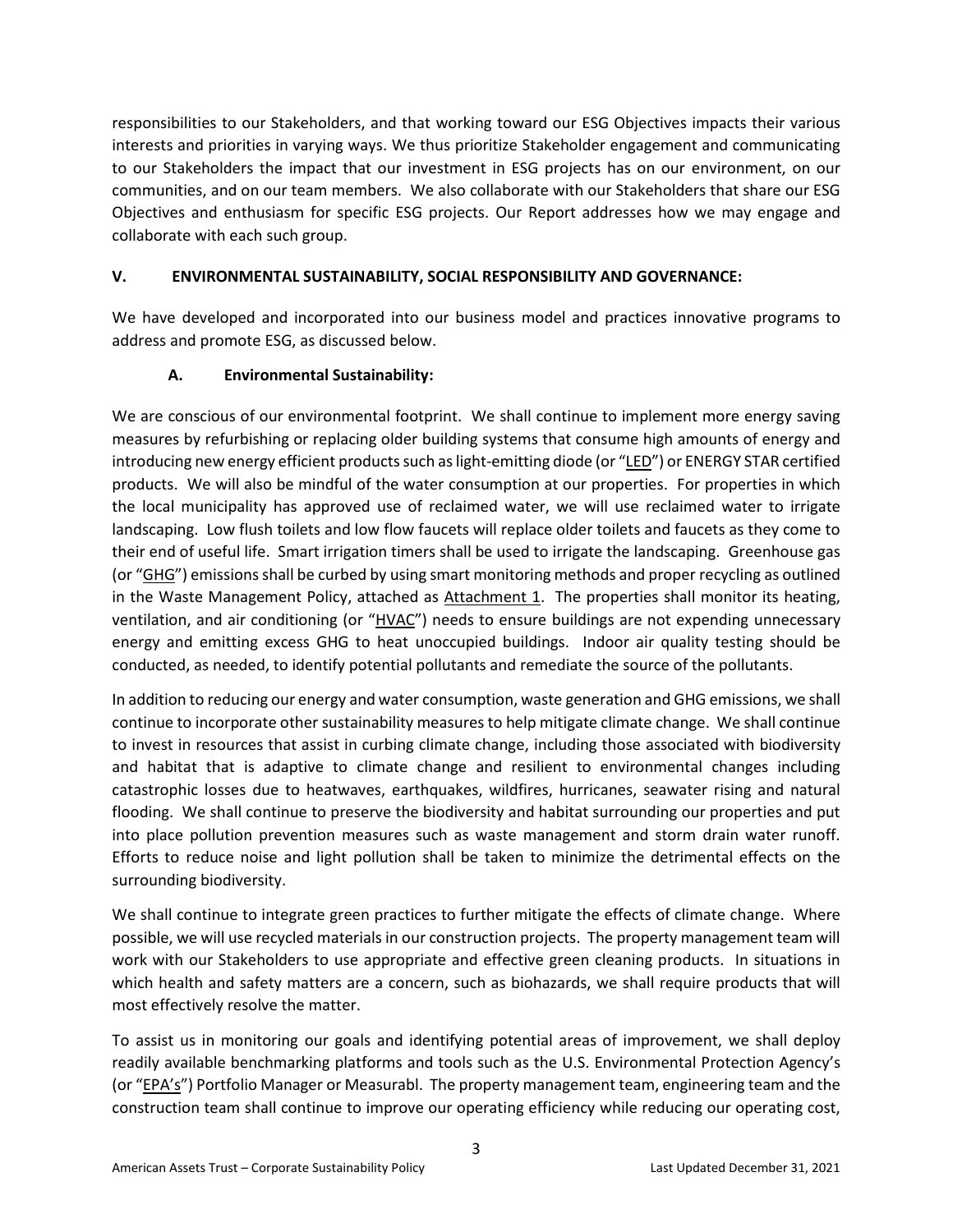which will result in the net reduction of the properties' energy and water consumption, waste generation, and GHG emissions. These measures shall serve to promote environmental sustainability, increase the value of our properties, and differentiate our properties from our peers.

# **B. Social Responsibility:**

# **1. Community Engagement:**

We attribute the Company's success to the surrounding communities that support us by shopping at our retail centers, working in our office buildings, residing at our multi-family properties and staying at our hotel. The Company is committed to "giving back" to our communities. We shall continue to make monetary and in-kind donations, and volunteer at charitable organizations that benefit our neighborhoods. We shall also participate in outreach programs that serve to improve the health, wellbeing and education of our community members.

In addition to the Company's "giving back" efforts, the Company shall promote its ESG Objectives to our Stakeholders with the hope of achieving community enthusiasm and involvement. Engagement efforts may include sharing environmental conservation resources or developing and participating in social awareness programs with our Stakeholders.

We also prioritize buying and hiring from local businesses, including women- and minority-owned businesses, craftspersons and artists, to provide goods and services for our properties wherever feasible. This benefits our community on multiple levels, from the direct financial gains the businesses in our communities earn, to the tax revenue the city and county use to fund local public works and school programs, for example.

# **2. Team Member Engagement:**

We are committed to maintaining diversity, inclusion and equality ("DEI") and to providing our team members with the support and tools they need in order to succeed within our Company. With these objectives in mind, the Company formed a Social Responsibility Committee dedicated to social outreach and community involvement, with a mission statement of *Assuring Accountability Together*, as well as a DEI Committee to drive acceptance, appreciation, compassion and understanding within our Company and communities.

In addition to on-the-job training, team members are offered professional training and educational opportunities, in line with their interests, to help acquire new skills or fine-tune existing skills. The Company shall continue to make available ESG training as appropriate to better align our team members with the ESG Objectives.

Each team member and their manager participate in an annual performance assessment to discuss career development and create a roadmap for further development. The annual assessment provides an opportunity for team members to openly discuss their job satisfaction and their job performance. Team members may vocalize any issues or concerns they have without fear of retaliation. We believe that frank and open conversations can lead to a better work environment for all of our team members, either by allowing the Company to address highly individualized situations or to develop policies for the benefit of both the Company and the team members. In addition to the department managers, our Human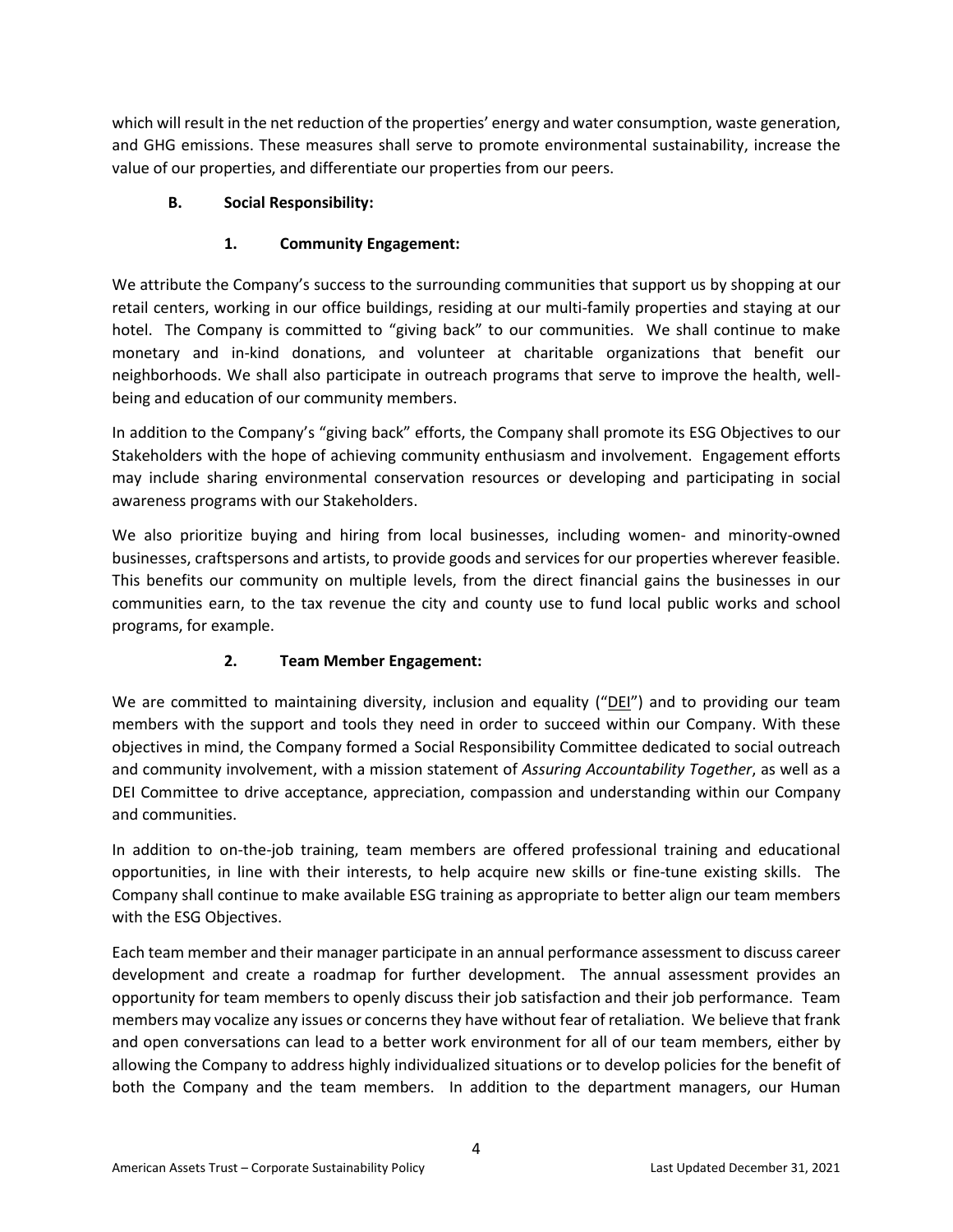Resources department, our President, Chief Operating Officer and General Counsel, and the rest of our executive management team maintain an open-door policy and are available to all team members to discuss any concerns. Separately, the Company may utilize a company-wide survey to better understand areas of opportunities the Company may take to better serve our team members.

ESG-related achievements are a factor in our annual cash incentive plan performance framework for determining the discretionary portion of annual cash bonus payouts. Accordingly, our Board of Director's Compensation Committee (as it relates to our named executive officers) and our C-level executives (as it relates to members of our ESG Committee) consider our achievement of certain sustainability disclosures and ESG-initiatives, progress on human capital initiatives (such as team member engagement, talent development and diversity), and shareholder outreach when determining the discretionary portion of annual cash bonus payout levels.

The health, happiness, safety, mental well-being and financial well-being of our team members are top priorities for our Company. In addition to providing medical, dental and vision benefits, a 401(k) program (which includes a sustainability focused mutual fund option), paid time off and other benefits, including mental health assistance, the Company organizes health fairs or other health and wellness events for team members to meet with health providers, retirement experts and general wellness experts to promote a healthy lifestyle. Safety training is required of all of our engineers to minimize potential work-related injuries. Financial education, including assistance with retirement planning, is offered by a certified financial expert. Departments are encouraged to organize annual team-building events to promote collegiality.

To keep team members in-the-know about Company developments, the Company regularly holds company-wide meetings during which the executive and senior management team provides detailed updates on the Company's operations, corporate developments and future plans. Team members are encouraged to participate by asking questions or providing comments. Annually, during our holiday event, the executive management team publicly recognizes team members who embody the Company's core values and whose performance were particularly exemplary.

# **C. Governance:**

# **1. Company Governance:**

As a publicly traded company, the Company is subject to, and adheres to, various governance guidelines, policies, laws, rules and regulations (collectively "Laws"). The Company's operations are continually being reviewed by internal and external audits. In addition, the SEC is responsible for enforcing strict federal securities laws established to protect investors. Further, as mentioned above, as a policy, our Company is transparent with respect to our operations. All of this provides comfort to our Stakeholders that our business practices are ethical and in compliance with the Laws.

Each of our team members, executive officers, and members of our Board of Directors is required to annually review and recertify their commitment the Company's Code of Business Conduct and Ethics Policy and Insider Trading Compliance Program, both of which are available on our website.

# **2. Stakeholder Governance:**

5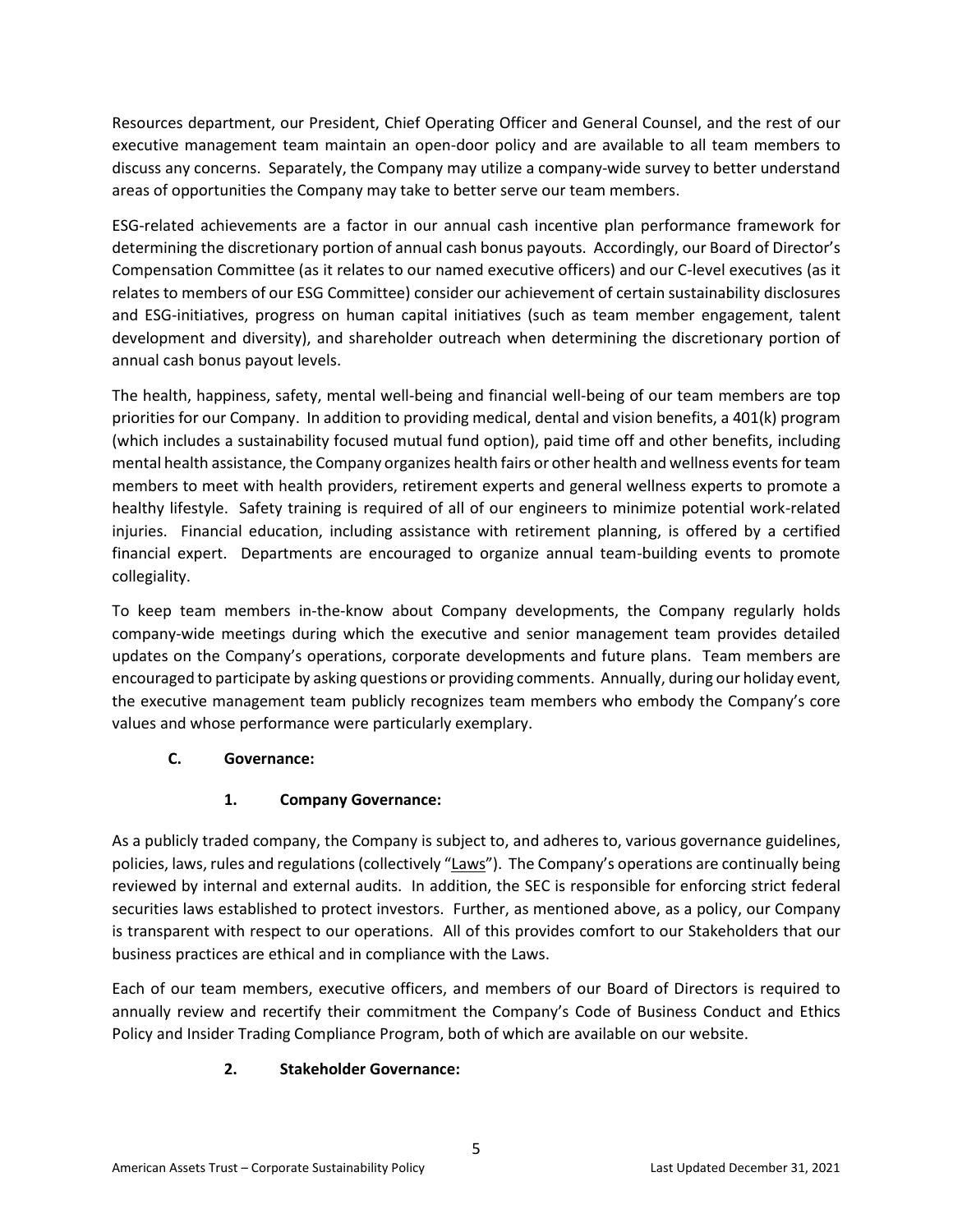Our Stakeholders are a reflection of the Company and as such, are subject to our Code of Business Conduct and Ethics Policy. We ask Stakeholders, particularly vendors and contractors, to source environmentally sustainable materials when feasible, and to procure materials from companies with ethical business practices including open and transparent supply chains. We shall not partner with Stakeholders that conduct business with any known companies or people that violate internationally proclaimed human rights laws such as forced and compulsory labor or use of child labor. Furthermore, we will not partner with companies or people that discriminate on the basis of race, color, religion, national origin, sex (including pregnancy), gender identification or expression, sexual orientation, age, disability, veteran status or other characteristic protected by Law. These, amongst other ethical business practices, are outlined in our Vendor Code of Conduct Policy, which is available on our website. Any proposed Stakeholders should be evaluated for any potential conflict of interest with the Company prior to entering into any agreement or relationship.

The Company will work with its Stakeholders to monitor its supply chain. Where applicable, the Company, with assistance from our construction and development partners, such as the general contractor, will engage with Stakeholders to prepare a supply chain management program that incorporates all levels of goods and services. In creating such supply chain management programs, the program shall include the five stages of supply chain management, when applicable, including, (a) plan, (b) source, (c) make, (d) deliver, and (e) return. For additional information on the five stages, please review our Construction and Development Policy ("Development Policy"), attached as Attachment 2. The supply chain management program developed by both the Company and the Stakeholders shall be adhered to by all the Stakeholders related to the construction project.

# **VI. PROPERTY MANAGEMENT POLICY:**

The Company is committed to owning, developing and managing best-in-class and resilient properties using innovative ESG practices in an economically efficient manner. Before introducing any new ESG project for consideration, the property management team and engineering team, in conjunction with the ESG Committee, shall perform its due diligence to ensure a positive outcome, factoring in unanticipated risks. This involves sufficiently budgeting for factors outside the Company's control; consistently monitoring the project to ensure it remains on track or within the designated parameters; reviewing data points to confirm results and adjusting plans as needed to optimize outcome. The process shall run in accordance with the Company's Environmental Management System (or "*EMS*") as defined by the independent, non-governmental international organization group, International Organization for Standardization, and specifically the ISO 14001 standard. The Company's EMS policy involves the circular process of (a) identify, (b) assess, (c) action plan, (d) implement, (e) review and (f) report and disclose.

As mentioned above, our property management teams, with oversight from Core Committee, have the key role of implementing the ESG projects that are approved by Executive Committee. Their intimate knowledge of and responsibility for the daily operations of our properties make them uniquely qualified to evaluate the efficiency of these projects and to recommend changes to the ESG Committee. They are also in the best position to engage and collaborate with Stakeholders, at the property level, for the overall benefit of the property. The success of any ESG project is dependent on the participation of its Stakeholders, specifically tenants and vendors.

The property management team shall be responsible for tracking the properties' ESG impact, including its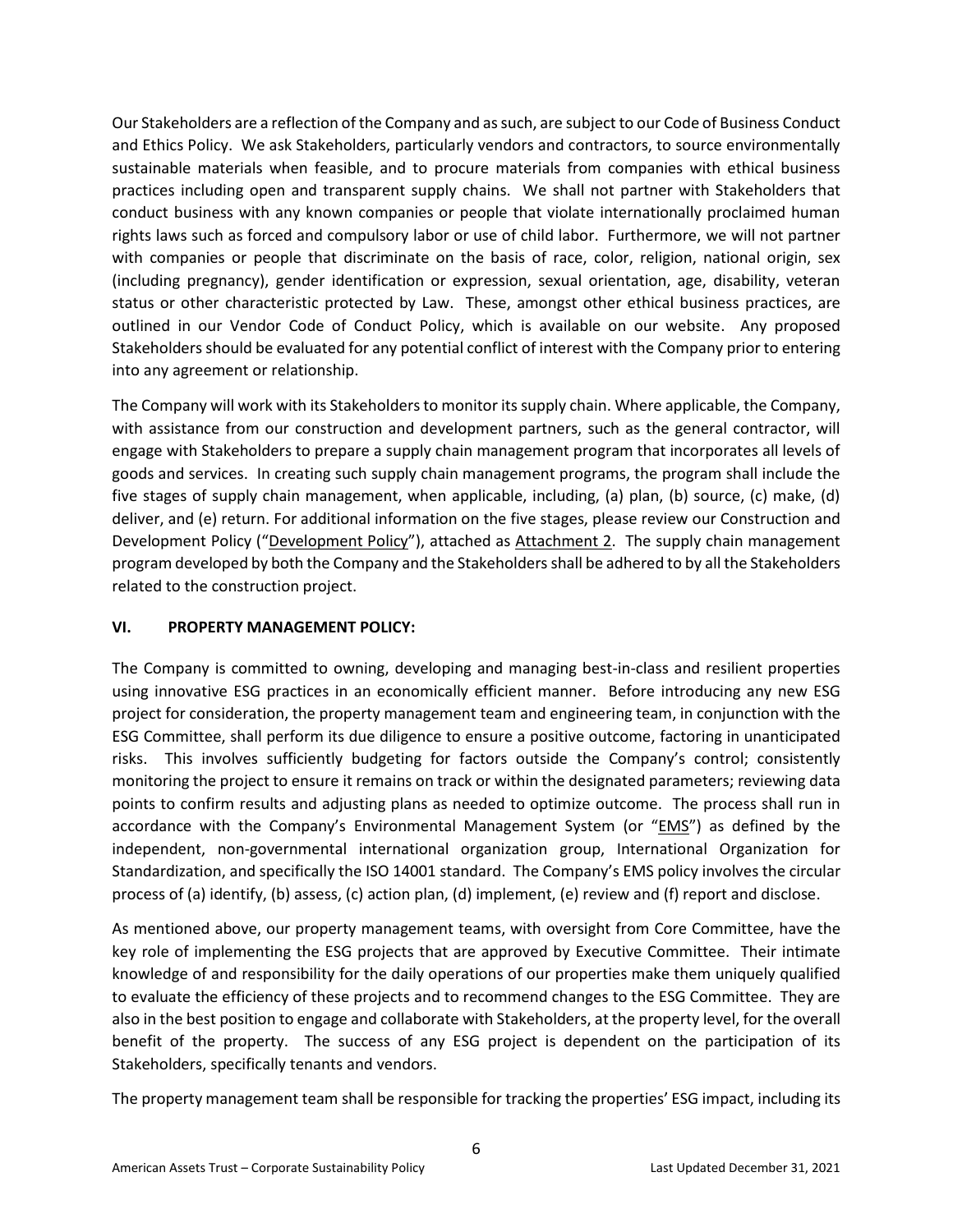energy and water consumption, waste generation, and GHG emission using the EPA's Portfolio Manager, or any other similar platforms, as directed by the ESG Committee. Challenges are presented by tenants and vendors who opt out of participating in our benchmarking efforts, which may cause us to fall short of our data coverage and benchmarking goals. The property management team shall continue to convey to these tenants and vendors the importance of accurately benchmarking to better deploy cost savings measures for the benefit of the property and its tenants. To assist the property management team with their on-going efforts and to meet our ESG Objectives, the Company requires specific sustainabilityrelated provisions be included in leases (commonly referred to as "green leases") and vendor contracts.

With the assistance of additional benchmarking tools, the property management team is responsible for obtaining any appropriate building certification (e.g., ENERGY STAR, LEED certification, etc.) for their properties as directed by the ESG Committee, and for maintaining any such certification.

# **VII. CONSTRUCTION POLICY:**

The Company is committed to developing new sustainable and resilient properties as well as renovating existing properties to meet current sustainable standards. With that objective, the construction team shall incorporate green designs and elements into construction projects, including tenant improvements, using methods and materials nationally recognized by programs such as U.S. Green Building Council's Leadership in Energy and Environmental Design (or "LEED") or similar building certification programs.

The construction team shall manage construction projects in compliance with this Policy and the Development Policy. The construction team shall ensure that our Stakeholders, particularly contractors and subcontractors, are cognizant of the potential environmental impact of their work and that they have measures in place to reduce or mitigate such impact. Stakeholders shall be required to minimize energy and water consumption, GHG emissions, and to recycle or divert construction waste where possible. Further, job sites shall comply with the most stringent safety standards, and our construction team shall promote a culture of safety and discourage risky behavior.

The Company's construction team shall endeavor to conduct bi-monthly meetings with all Stakeholders directly associated with the construction project. During such meetings, or as requested by the Company, Stakeholders shall provide reports on the environmental or social impact as it relates to the construction project. From time-to-time, the Company shall conduct audits of Stakeholders files to confirm such environmental or social impact are being properly documented and monitored by Stakeholders. Stakeholders shall be required to take all necessary corrective actions should the Company identify any shortfalls during its audit.

The Company shall maintain an open line of communication with our community, including our tenants, to monitor the construction's impact. During the pre-construction phase of a major construction or development project, the Company shall also develop and implement a community engagement policy that includes communication of our construction plans. The construction team shall also strive for our construction projects to be performed in a manner that minimizes any nuisance, disruption or inconvenience to our tenants and communities.

## **VIII. POLICY UPDATES:**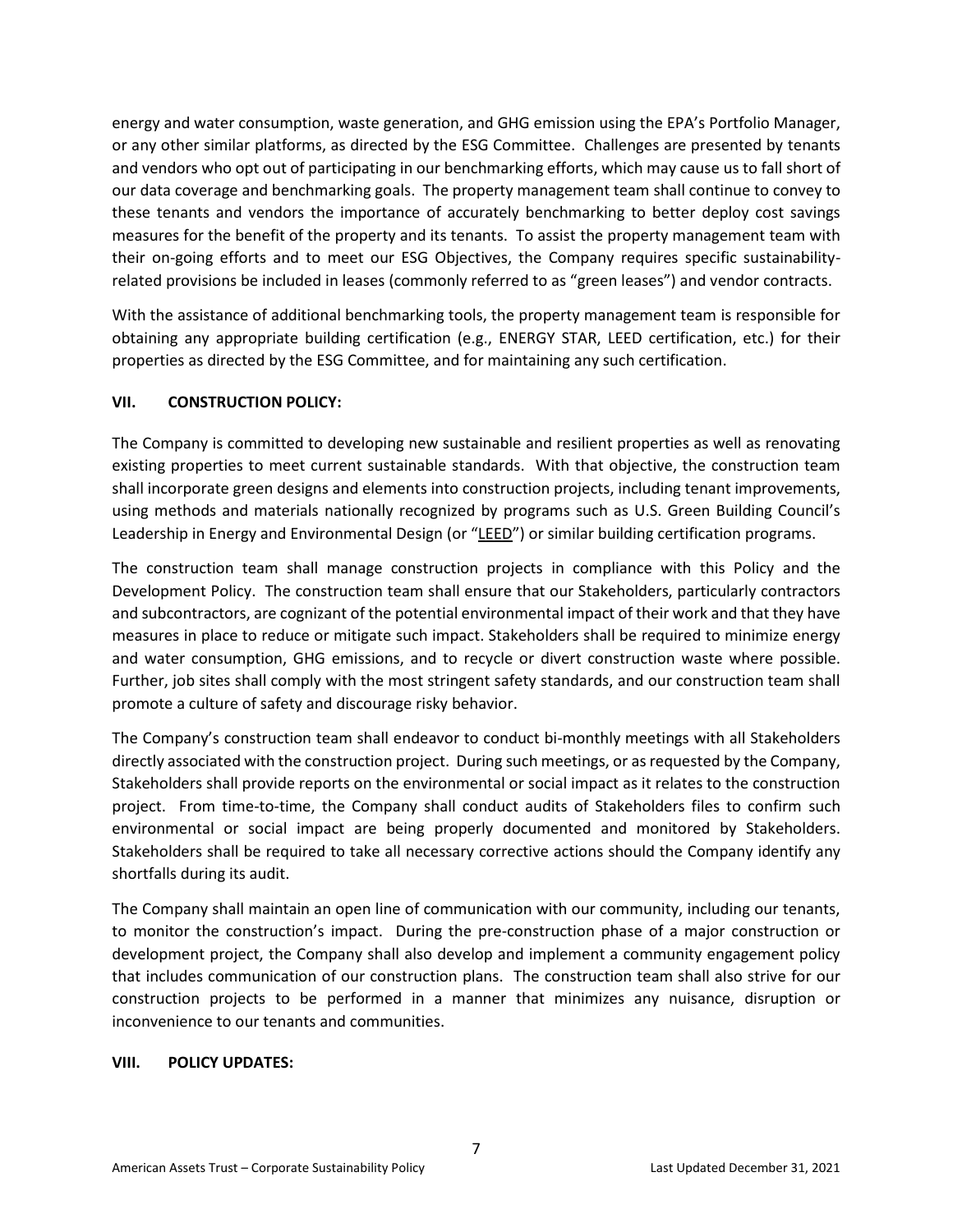The Policy shall be subject to periodic review and update by the ESG Committee and approved by executive management team.

Last reviewed on December 31, 2021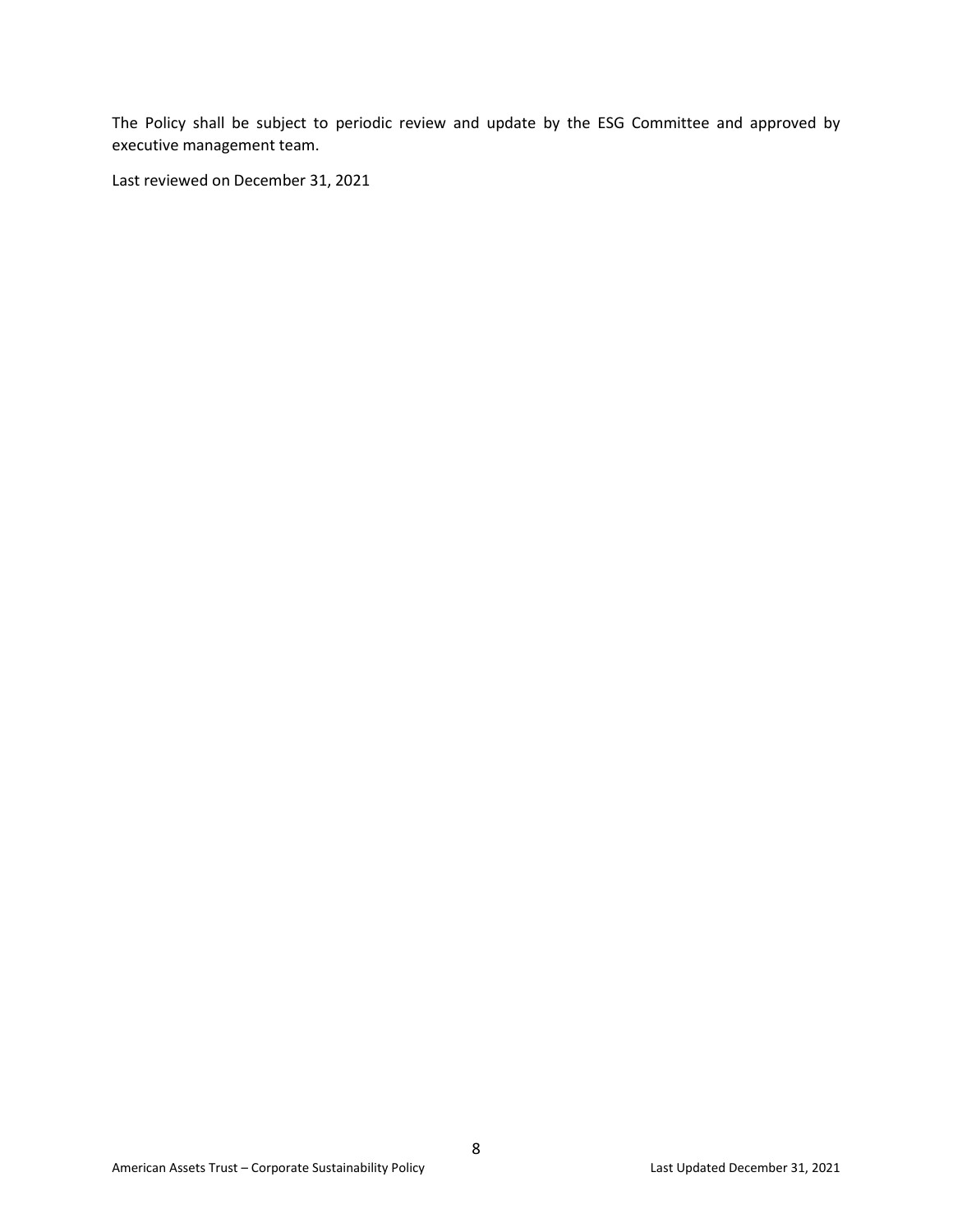# Attachment 1

Waste Management Policy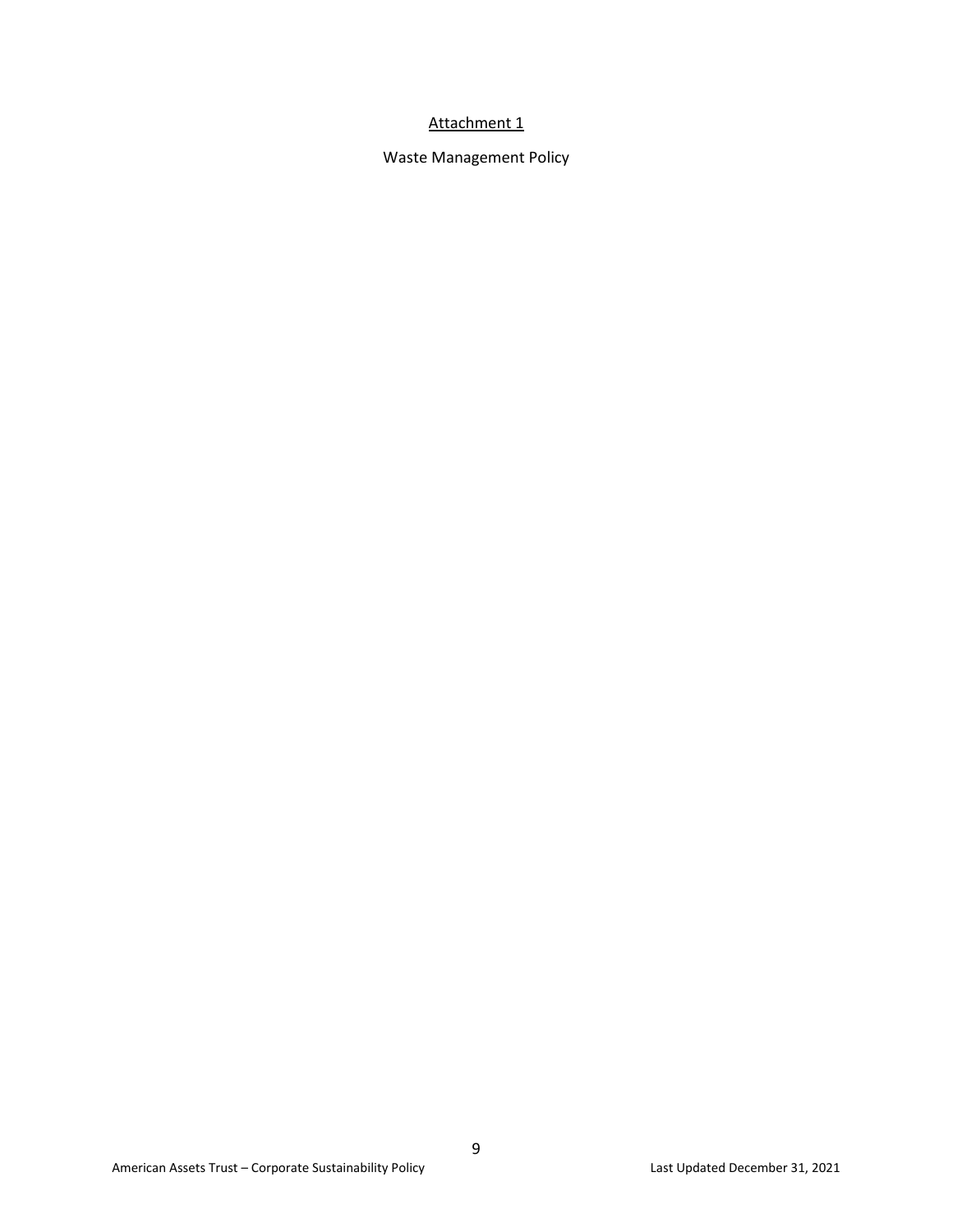

# **WASTE MANAGEMENT POLICY**

As of: December 7, 2020

The purpose of this Waste Management Policy (this "Policy") is to set forth guidelines for American Assets Trust, Inc. ("AAT") and its employees, partners, tenants, residents, guests and vendors (collectively, "Stakeholders") to adhere to in their waste management practices. This Policy is aimed to further AAT's Environmental Sustainability, Social Responsibility and Governance objectives (described in Corporate Sustainability Policy) by reducing waste generation and increasing recycling and reuse of materials.

AAT has implemented a comprehensive waste management program at all of its properties. In order for the program to succeed, it is critical that all Stakeholders adhere to this Policy. Accordingly, whenever possible, AAT's leases and vendor contracts will require Stakeholders to agree to comply with this Policy.

The specific guidelines that AAT and its Stakeholders shall follow are outlined below. It should be noted, however, that certain circumstances may make AAT's strict compliance with this Policy unwarranted (e.g., if doing so may cause harm to persons or property). In such event, AAT will use reasonable efforts to comply with the Policy to the extent possible and appropriate under the circumstances.

## **A. General Practice:**

- 1. Use equipment and materials that meet green standards while continuing to deliver economical and effective results to maintain the property.
- 2. Avoid contamination of recyclables to prevent rejection at the processing plant.

## **B. Waste Protocols:**

Follow all waste protocols specific to the waste material.

- a. **General Waste** General Waste that is neither recyclable nor hazardous. This waste can be collected and disposed of.
- b. **Food Waste** Food waste that can be composted and used as fertilizer. Food waste should only contain organic material that can be broken down naturally.
- c. **Green Waste** Green waste from garden plant material that is compostable such as cuttings from plants, grass, flowers, leaves, old vegetation. For health and safety reasons, green waste should not be comingled with food waste.
- d. **Paper Waste** Paper waste includes white printer paper, used primarily for office work, and can be recycled. Any confidential papers should be shredded prior to recycling to ensure that confidential material is properly destroyed.
- e. **Electronic Waste** (or E-Waste) Electronic equipment or components includes materials that are hazardous to the environment. E-Waste shall be disposed of at facilities that are capable of processing the material.
- f. **Hazardous Waste** Hazardous waste must be handled and processed following all applicable Laws.

## **C. Recycling:**

Maximize opportunities to recycle waste by providing recycle containers throughout the properties and their amenities for collection of different recyclable materials for Stakeholders.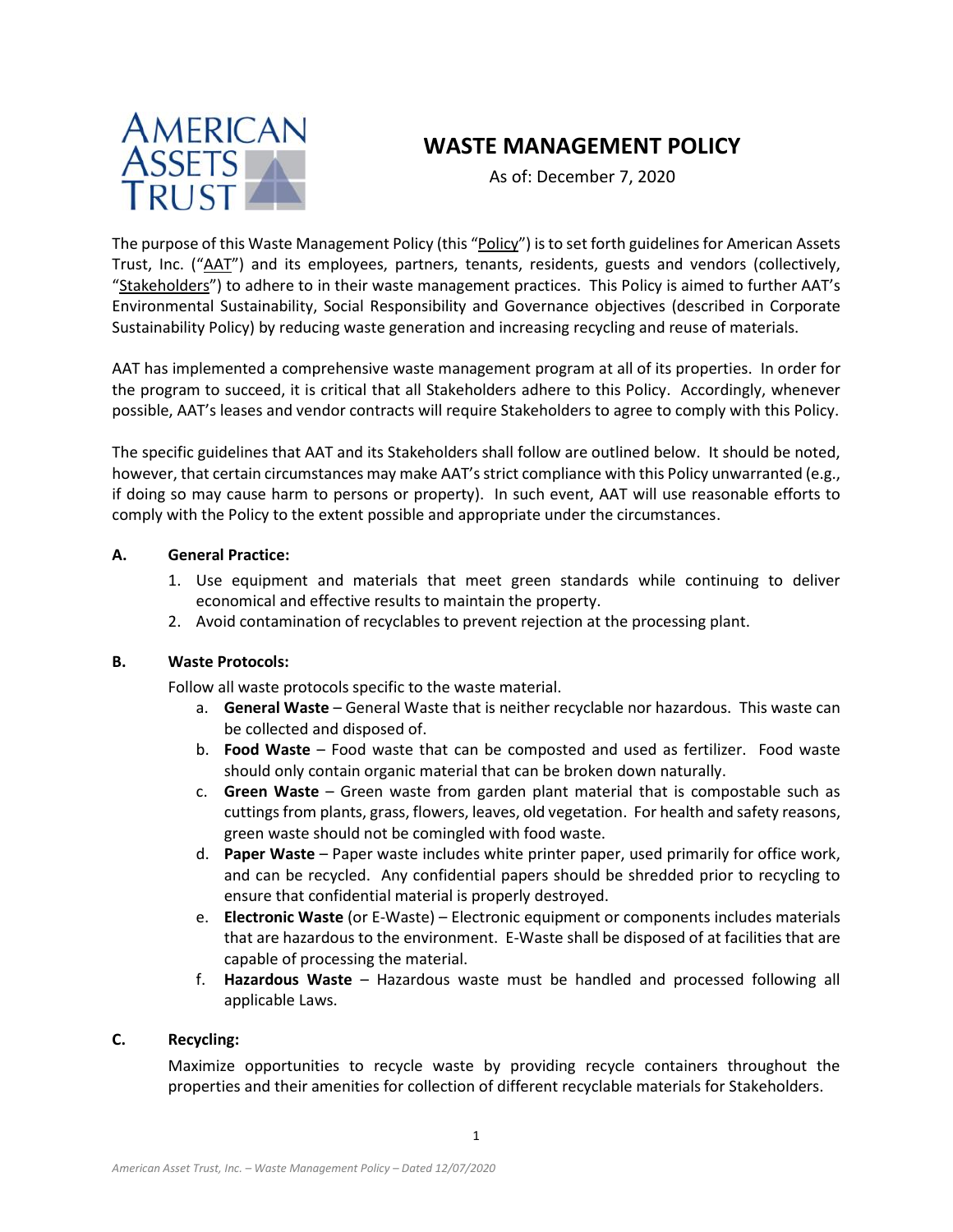- 1. **Corrugated Box** Includes paper-based material, commonly used as shipping containers, that consist of fluted corrugated sheets and one or more flat linerboards.
- 2. **Glass**  Includes glass-based material.
- 3. **Metal** Includes aluminum cans, steel cans, steel products, and other miscellaneous metal goods.
- 4. **Paper** Includes white printer paper, newspaper, colored paper, cardboard paper, shredded paper, telephone directories, magazines, textbooks, light cardboard products, junk mail, envelopes with windows, stapled paper, and other types of mixed paper goods.
- 5. **Plastic** Includes:
	- a. Plastic #1 (Polyethylene Terephthalate or PETE) Soft drink bottles, water bottles, cooking oil containers, plastic peanut butter jars
	- b. Plastic #2 (High Density Polyethylene or HDPE) Milk containers, detergent and shampoo bottles, grocery and retail carrying bags, butter/margarine tubs, yogurt containers
	- c. Plastic #3 (Vinyl/Polyvinyl Chloride or V) Window cleaner bottles, clear food packaging
	- d. Plastic #4 (Low Density Polyethylene or LDPE) Squeezable bottles, grocery bags
	- e. Plastic #5 (Polypropylene or PP) Caps, lids, yogurt containers, deli trays
	- f. Plastic #6 (Polystyrene or PS) Plastic cutlery, egg cartons, compact disc jackets
	- g. Plastic #7 (Other) Food product bottles, 3-gallon and 5-gallon water bottles

#### **D. Reuse/Repurpose:**

- 1. Purchase products that are made from, or include, recycled material whenever possible.
- 2. Purchase products that can be successfully recycled multiple times.
- 3. Repurpose tools, equipment, resource materials, furniture for other properties.

#### **E. Reduce:**

- 1. Monitor utility usage, such as water and energy, and use only when needed.
- 2. Consolidate shipping, when possible. In addition to being a cost savings measure, it reduces greenhouse gas emission.
- 3. Use digital forms to reduce the reliance on white paper.
- 4. Use tools, equipment, products and materials until their end of use life.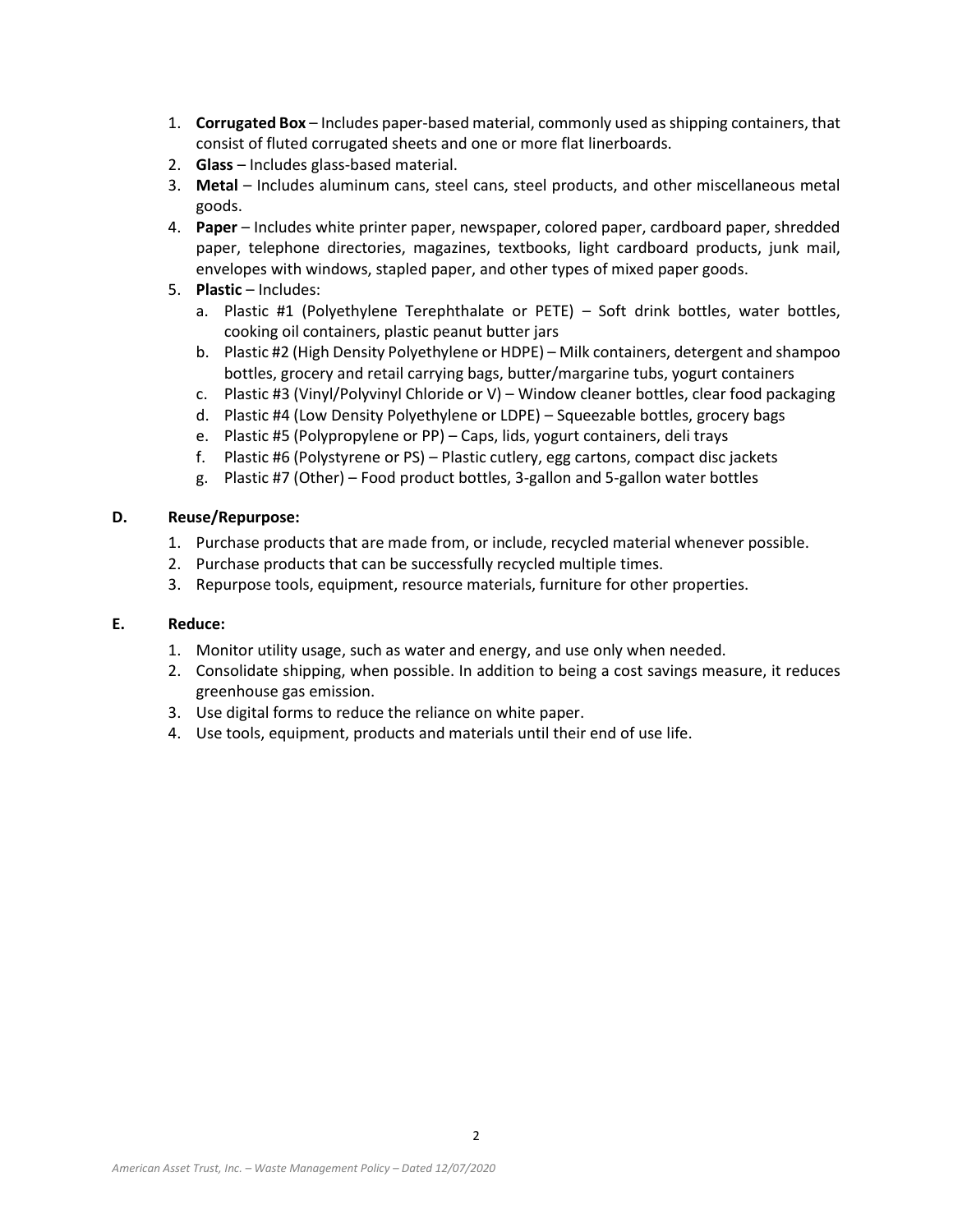# Attachment 2

Construction and Development Policy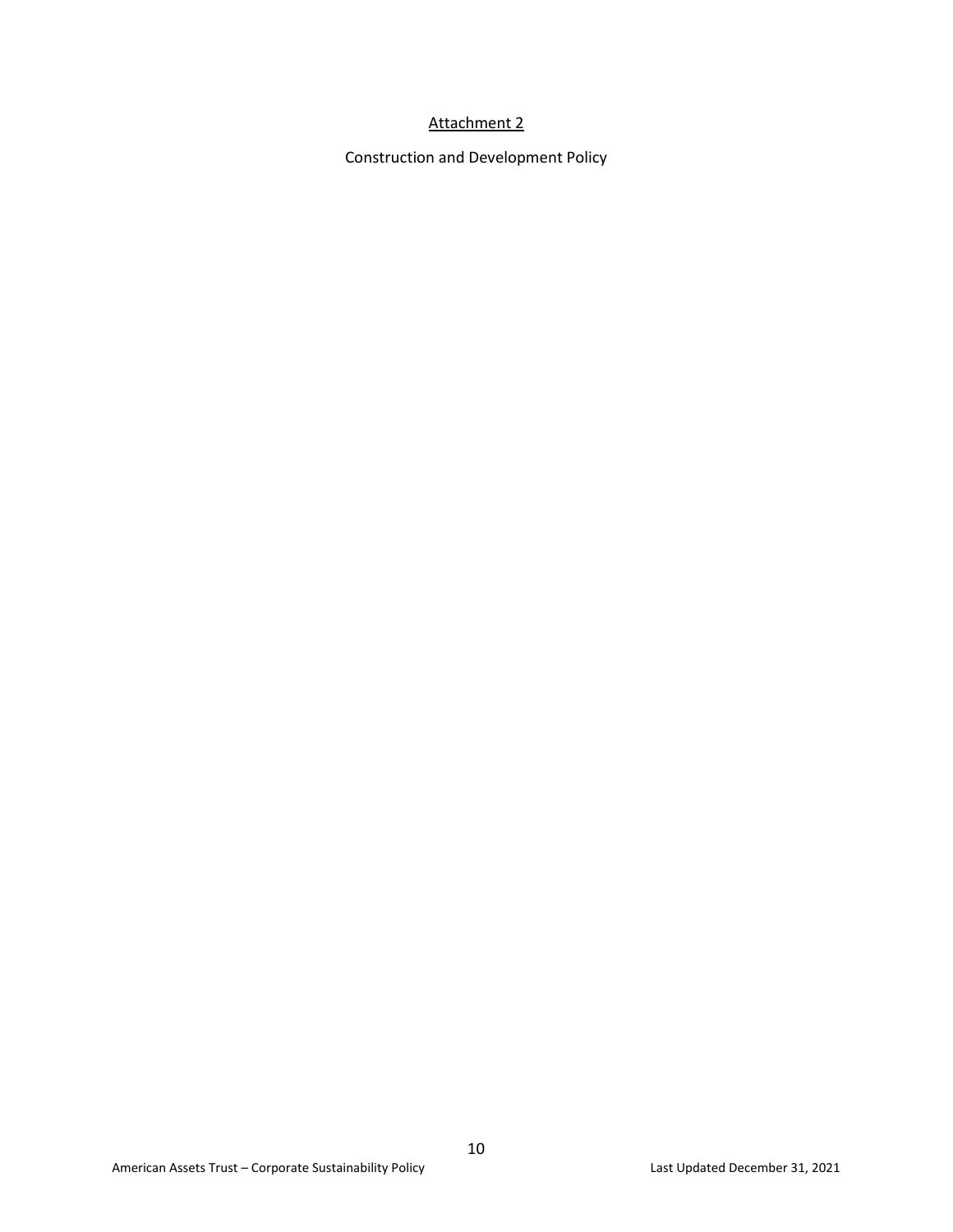

# **CONSTRUCTION AND DEVELOPMENT POLICY**

As of: November 11, 2020

The purpose of this Construction and Development Policy (this "Development Policy") is to set forth guidelines for American Assets Trust, Inc. ("AAT") to follow in its design and construction practices. It is aimed toward furthering AAT's Environmental Sustainability, Social Responsibility and Governance objectives (described in the Corporate Sustainability Policy) ("ESG Objectives"), while adhering to economic and regulatory requirements.

AAT is committed to developing environmentally sustainable and resilient properties that enhance the natural environment and support the communities in which our properties reside. We shall work with development and environmental experts as necessary in order to do so. We are further committed to working with partners in our construction and development activities who are ethical and responsible corporate citizens, therefore, our partners must adhere to AAT's Vendor Code of Conduct, available on our website www. americanassetstrust.com, in addition to all applicable laws.

Our approach to new construction, as well as major renovation to existing buildings, begins with site selection, where we shall optimize the site's natural ability to serve basic building requirements such as heating, cooling and lighting. Before engaging in any new construction, AAT shall evaluate the total potential impact that the construction will have on the surrounding areas, the site itself and any existing structure. During construction, we shall do our best to minimize dust, noise, debris, light pollution, and impact on the surrounding habitat.

Listed below are the specific guidelines we shall observe in performing new construction and major renovation projects. It is important to note, however, that this Development Policy does not describe every consideration that AAT may take into account in its construction and development activities. Further, some of these guidelines may not be applicable, technologically feasible or financially prudent in every instance. In such cases, AAT will use reasonable efforts to source alternative solutions to achieve its ESG Objectives.

## **A. PRE-DEVELOPMENT ASSESSMENT**

## **1. Site Selection and Land Use**

- 1.1 Perform environmental site assessments of new development sites.
- 1.2 When considering development project sites, locate within existing developed areas.
- 1.3 Select development project sites that have the potential to connect to multi-modal transit networks.
- 1.4 When considering development project sites, commit to not developing areas where there are known opportunities to otherwise protect, restore, and conserve habitats for native, threatened and endangered species.

## **2. Material Sourcing and Selection**

- 2.1 Consider the environmental and health attributes of building materials for development projects, placing a preference on:
	- a. Locally extracted and manufactured materials when available
	- b. Low embodied carbon materials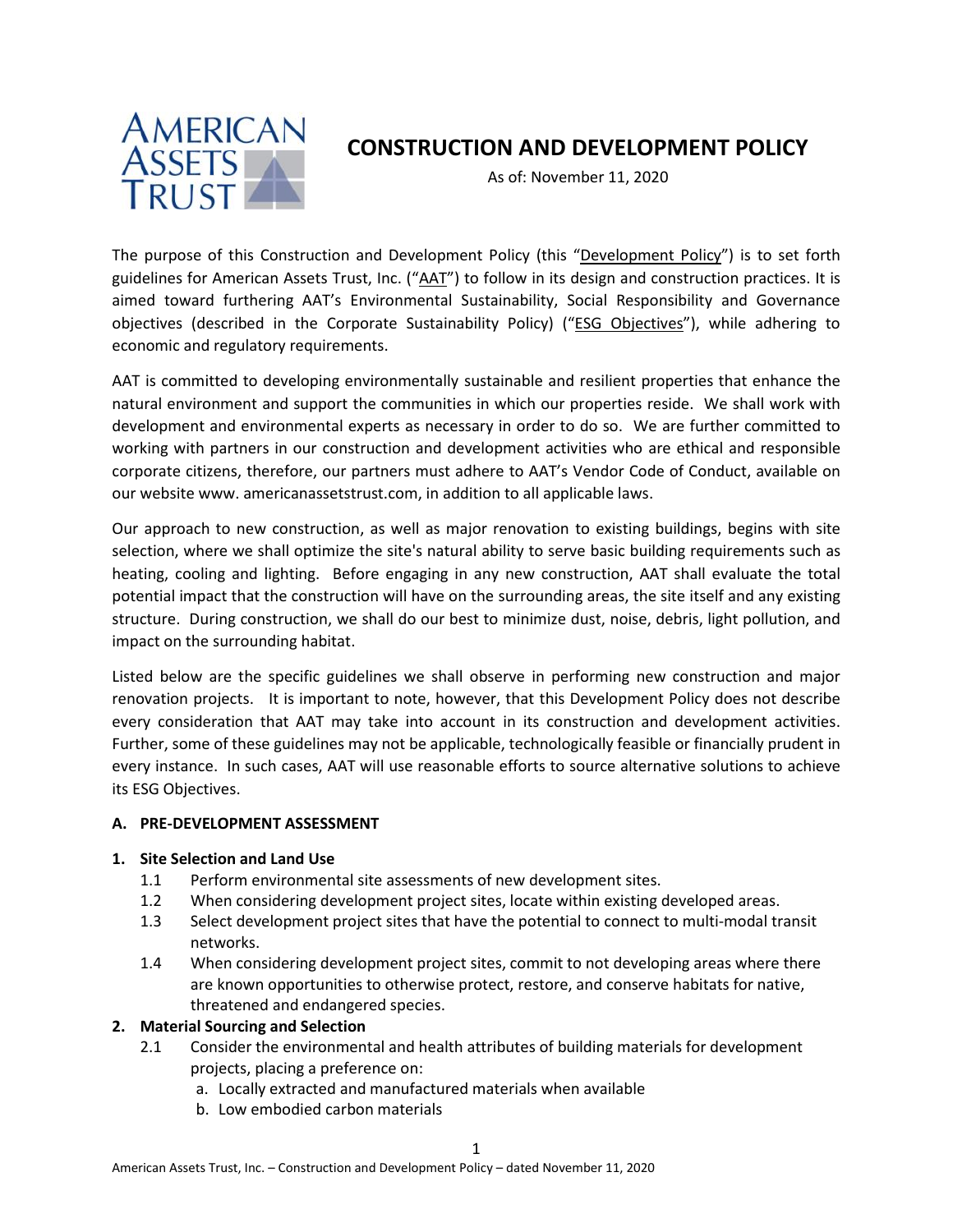- c. Low-emitting VOC materials
- d. Materials and packaging that can easily be recycled
- e. Materials that disclose environmental impacts
- f. Materials that disclose potential health hazards
- g. Rapidly renewable materials and recycled content materials
- h. Wood-based materials and products certified to comply with FSC STD-01-001 by an FSCaccredited certification body

# **3. Sustainable Procurement**

- 3.1 At least 50% of the cost of goods purchased to be permanently or semi-permanently attached to a building itself in the course of facility renovations, demolitions, refits and new construction additions will comply with one or more of the following criteria:
	- a. Contains at least 10% post-consumer and/or 20% post-industrial material
	- b. Contains at least 70% salvaged material from off-site or outside the organization
	- c. Contains at least 70% salvaged material from on-site through an internal materials and equipment reuse program
	- d. Contains at least 50% rapidly renewable material (bamboo, cotton, cork, wool)
	- e. Contains at least 50% materials harvested/extracted and processed within 500 miles of the facility/site
	- f. Consists of at least 50% Forest Stewardship Council (FSC) certified wood
	- g. Adhesives and sealants comply with SCAQMD rules governing allowable VOC content
	- h. Paints and coatings comply with Green Seal's GS-11 requirements governing VOC emission levels
	- i. Finished flooring is FloorScore-certified and constitutes a minimum of 25% of the finished floor area
	- j. Carpet and carpet cushion meet the requirements of the Carpet and Rug Institute (CRI) Green Label Plus carpet testing program
	- k. Composite panels and agrifiber products contain no added urea-formaldehyde resins
- 3.2 Prioritize purchasing low mercury lamps, to the extent that at least 90% of the number of lamps purchased will meet the overall mercury-content target of no more than 70 picograms of mercury per lumen-hour.

# **4. Supply Chain**

- 4.1 Manage of the flow of goods and services, including all processes that transform raw materials into final products.
- 4.2 Engage and work with contractors, vendors and suppliers who are able to provide the supply chain for their products.
- 4.3 Follow the five stages of supply chain management, when applicable:
	- a. Plan create a strategy
	- b. Source work with suppliers who can provide their sources
	- c. Make production of products
	- d. Deliver inventory management from warehouse to shipment to customer
	- e. Return track products returned to inventory or removed due to defective products

# **5. Location and Transportation**

- 5.1 When considering development project sites, locate within existing developed areas.
- 5.2 Select development project sites that have the potential to connect to multi-modal transit networks.
- 5.3 Consider electric vehicle charging infrastructure in the project design when the project scope includes or is relevant to parking provisions of the facility.

## **6. Green Building Standards**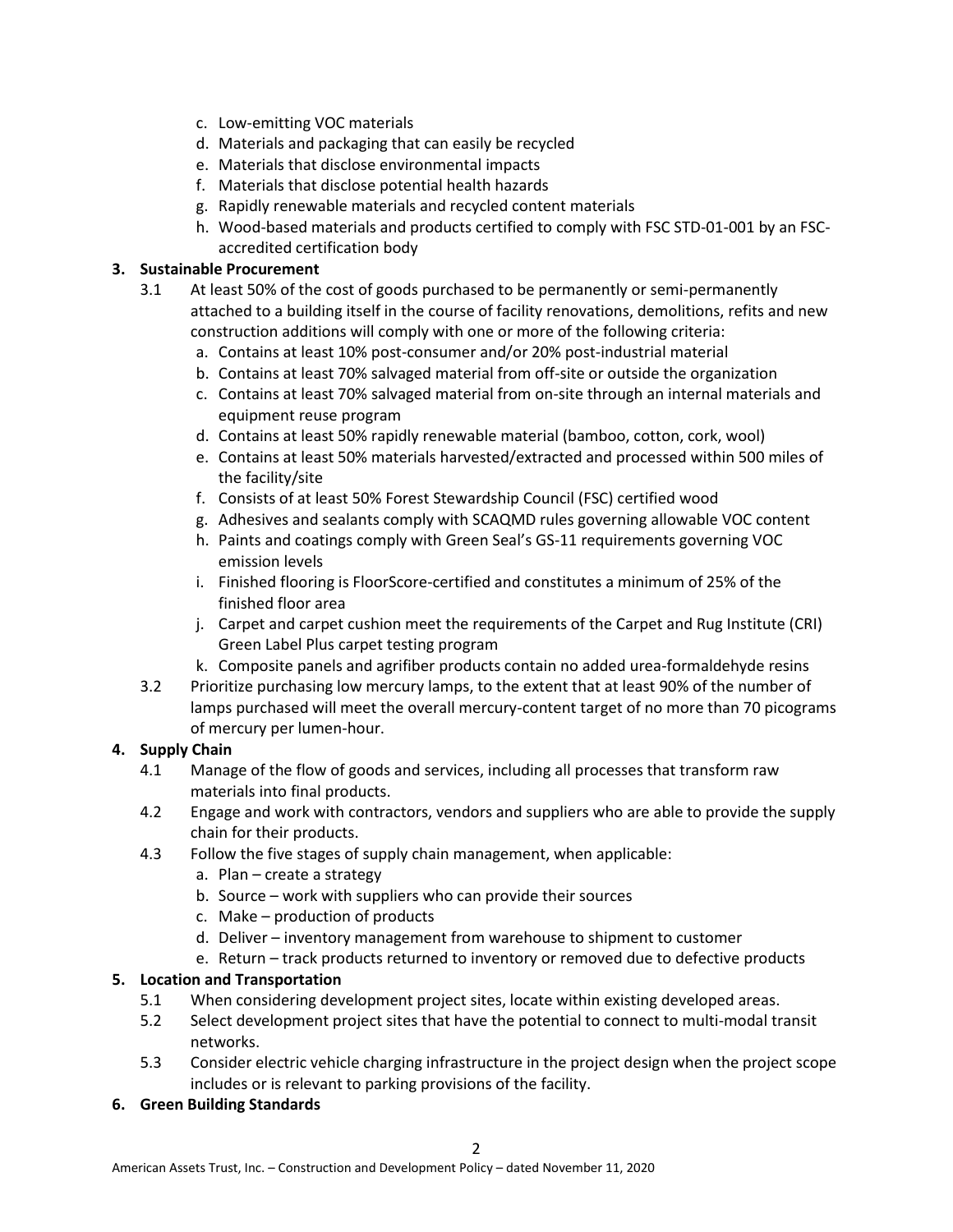6.1 Review development projects to either align with requirements of a third-party green building rating system or to achieve certification with a green building rating system such as LEED or ENERGY STAR.

# **B. CONSERVATION CONSIDERATION**

## **7. Biodiversity and Habitat**

- 7.1 When considering development project sites, commit to not developing areas where there are known opportunities to otherwise protect, restore, and conserve habitats for native, threatened and endangered species.
- 7.2 Protect and restore habitat and soils disturbed during construction and/or during previous development.
- 7.3 Protect surface water and aquatic ecosystems by controlling and retaining construction pollutants.
- 7.4 Protect wildlife and restore natural artifacts as necessary.
- 7.5 Rather than exterminating beehives that grow in inappropriate locations, work with local nonprofits to relocate them.

# **8. Climate Change Adaptation**

- 8.1 Include climate-appropriate pollinator plants in all new landscape installations both in the new and existing portfolios, by reviewing the planting guides at The Pollinator Partnership [\(http://pollinator.org/\)](http://pollinator.org/) and incorporating their recommendations into landscape designs.
- 8.2 Include landscaping that is resilient to flood and fire.

# **9. Pollution Prevention**

- 9.1 Minimize light pollution to the surrounding community.
- 9.2 Minimize noise pollution to the surrounding community.
- 9.3 Protect surface water and aquatic ecosystems by controlling and retaining construction pollutants.

## **C. HEALTH AND SAFETY**

## **10. Health and Well-Being**

- 10.1 Incorporate occupant health and well-being in development projects by taking measures to address the following:
	- a. Acoustic comfort
	- b. Active design features
	- c. Biophilic design
	- d. Commissioning
	- e. Daylight
	- f. Humidity
	- g. Illumination
	- h. Indoor air quality
	- i. Natural ventilation
	- j. Occupant controls
	- k. Physical activity
	- l. Thermal comfort
	- m. Water quality
- 10.2 Schedule work that produces fumes or vapors or disruptive noises during off hours.
- 10.3 Verify health and well-being performance via: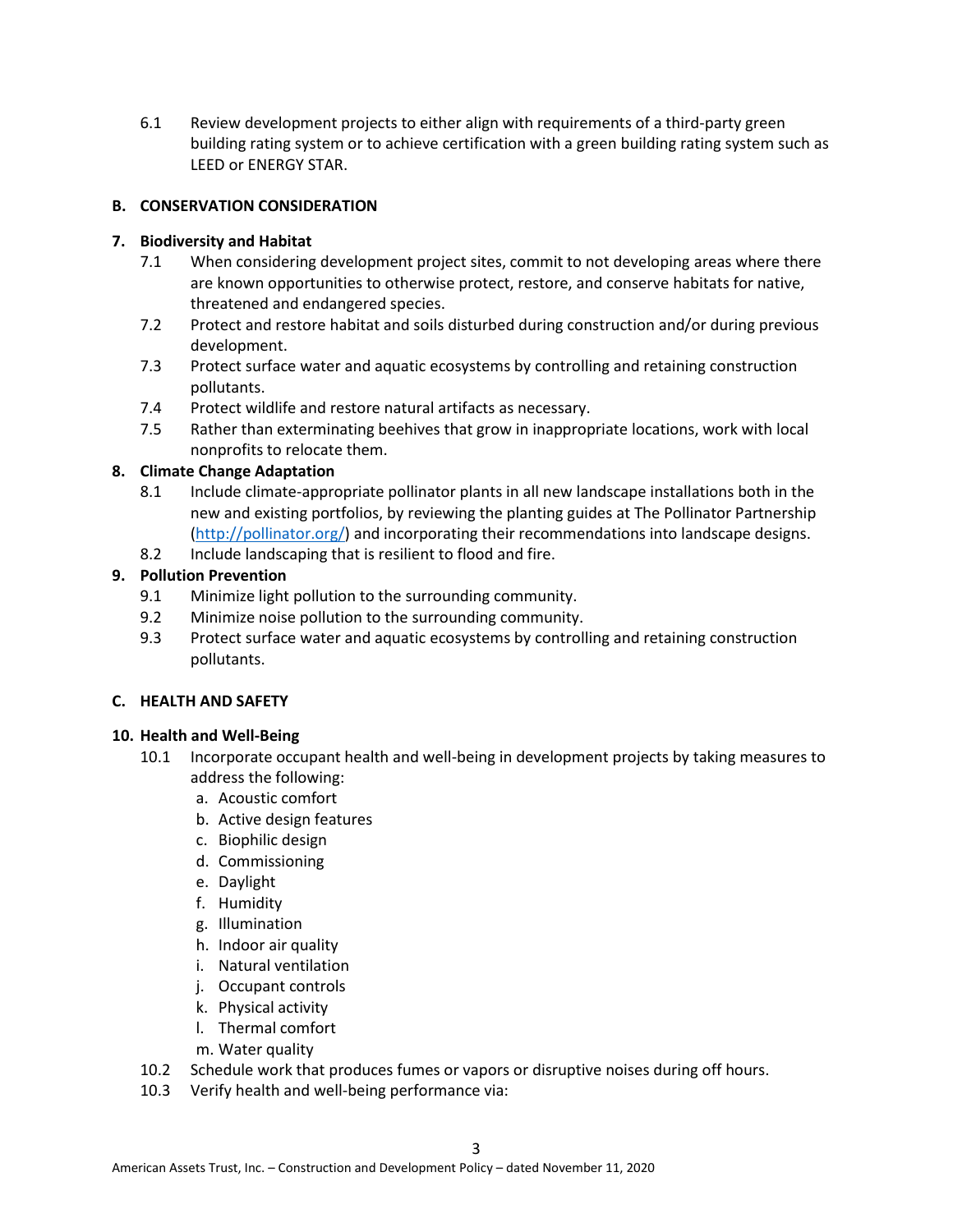- a. Offering occupant education
- b. Monitoring occupant comfort and satisfaction over an average of five (5) years postconstruction

## **11. Indoor Environmental Quality**

11.1 Protect air quality during construction.

# **12. Building Safety**

- 12.1 Promote on-site safety, during the construction phase of development projects, through:
	- a. Availability of medical personnel
	- b. Communicating safety information
	- c. Continuously improving safety performance
	- d. Demonstrating safety leadership
	- e. Entrenching safety practices
	- f. Managing safety risks
	- g. Personal protective and lifesaving equipment
	- h. Promoting design for safety
	- i. Training curriculum
- 12.2 Monitor the following safety indicators at construction sites:
	- a. Injury rate
	- b. Fatalities
	- c. Near misses
	- d. Lost day rate
	- e. Severity rate
	- f. Experience Modification Rate (EMR)
- 12.3 Anchor, support and brace all piping and ductwork to resist seismic forces in accordance with requirements for anchorage bracing as specified in ASCE 7-10, Section 13.4 and 13.6.
	- a. Design anchors embedded in concrete and masonry in accordance with ASCE 7-10, Section 13.4.2.
	- b. Do not use power actuated fasteners for tension load applications unless approved for such loading per ASCE 7-10, Section 13.4.5.
- 12.4 Support and seismically brace ductwork and piping per the most current version of one of the following:
	- a. SMACNA Seismic Restraint Manual.
	- b. Designed and engineered system in accordance with applicable codes.
- 12.5 Provide vibration isolation to avoid excessive noise or vibration in the building due to the operation of machinery or equipment, or due to interconnected piping, ductwork or conduit.

## **D. SOCIAL RESPONSIBILITY**

## **13. Community Engagement**

- 13.1 Maintain open communication with the surrounding communities.
- 13.2 Include public works in design elements, to create a sense of community.

## **14. Diversity**

- 14.1 Work with local vendors and craftsmen to create job opportunities.
- 14.2 Work with diversified companies including those owned by minorities or women

## **E. ENVIRONMENTAL SUSTAINABILITY**

## **15. Renewable Energy**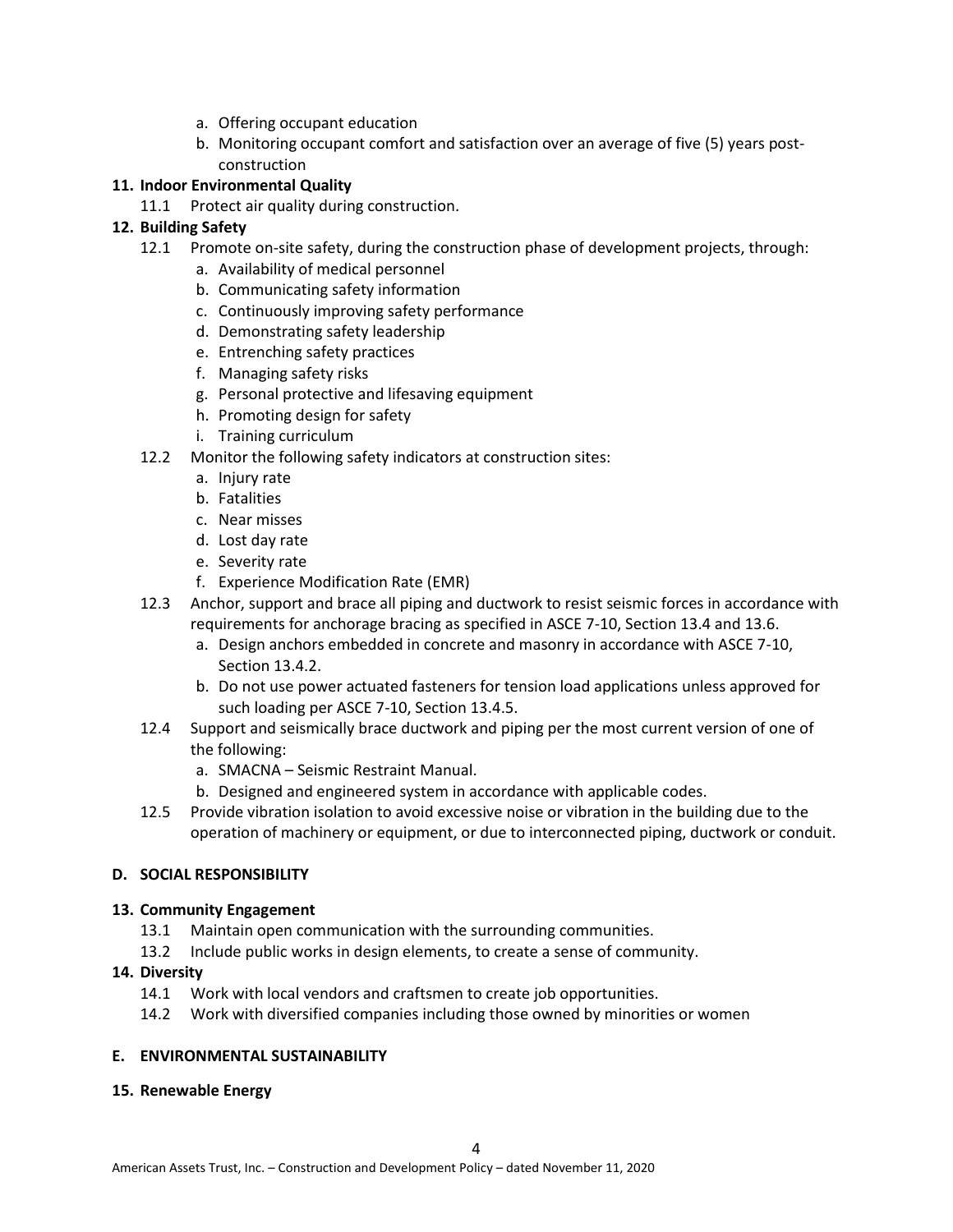15.1 Design renewable energy systems to function absent of normal utility power.

# **16. Energy Consumption**

- 16.1 In new developments, reduce extensive heat loss through the building's substructure by:
	- a. Completely insulating the foundation walls
	- b. Sealing all penetrations through the foundation walls
- 16.2 Promote energy efficiency in development projects by requiring planning and design to include:
	- a. Development and implementation of a commissioning plan for energy systems
	- b. Integrative design for energy efficiency
	- c. Energy efficiency measures, which would commonly include:
		- i. Air conditioning
		- ii. Commissioning
		- iii. Energy modeling
		- iv. High-efficiency equipment and appliances
		- v. Lighting
		- vi. Occupant controls
		- vii. Space heating
		- viii. Ventilation
		- ix. Water Heating
- 16.3 Sub-meter electrical meters, where practical, to help identify opportunities for reducing energy consumption.
- 16.4 Run energy use analytics and investigate anomalies.
- 16.5 Perform operational energy efficiency monitoring for an average of five (5) years postconstruction.
- 16.6 Where life-cycle cost-effective, design all exterior lighting projects to use LEDs or other highly efficient lighting technologies and their associated control systems.
- 16.7 Avoid energy loss through roof systems by properly sealing all roof joints, caulking and sealing all roof penetrations, and avoiding the use of black or metal roofing materials.

# **17. Water Consumption**

- 17.1 Promote water conservation in development projects by requiring planning and design to include:
	- a. Development and implementation of a commissioning plan for water systems
	- b. Integrative design for water conservation
	- c. Requirements for indoor water efficiency, which would commonly include:
		- i. High-efficiency/dry fixtures
		- ii. Occupant sensors
		- iii. On-site wastewater treatment
		- iv. Leak detection sensors
	- d. Requirements for outdoor water efficiency, which would commonly include:
		- i. Drip/smart irrigation
		- ii. Drought tolerant/low-water landscaping
		- iii. Meter sensors
- 17.2 Sub-meter water meters, where practical, to help identify opportunities for reducing water consumption.
- 17.3 Perform operational water efficiency monitoring for an average of ten (10) years postconstruction.
- 17.4 Select mostly drought-tolerant native plant species for non-turf landscape areas.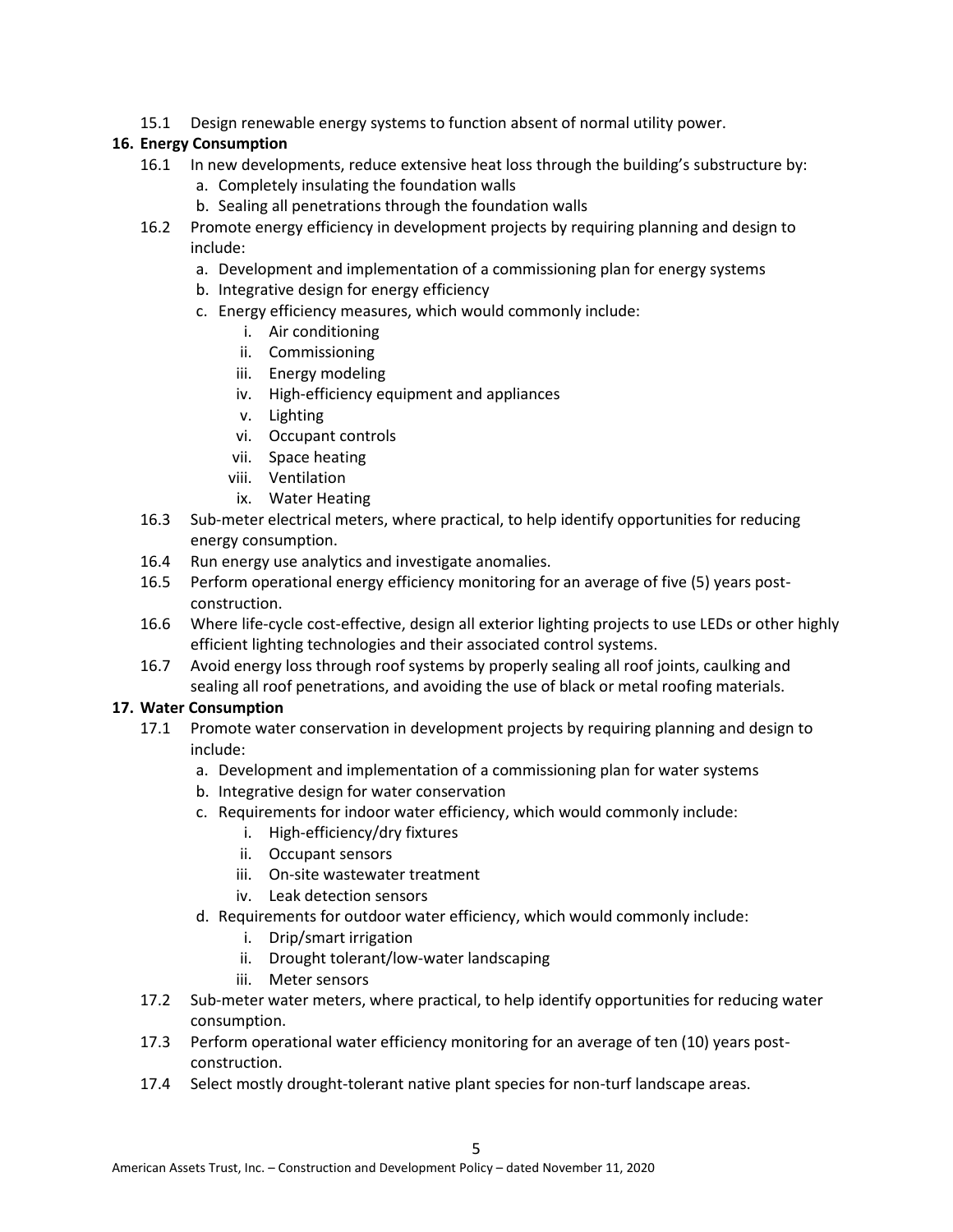- 17.5 Avoid planting turf grass, instead seeking acceptable alternatives such as bluegrass hybrid species that minimize the overall ET rate and limits water consumption while retaining resilience during dry periods.
- 17.6 Densely plant landscape beds with a mixed variety of native and ornamental plants to satisfy the project's ornamental needs.
- 17.7 Plant low-maintenance native species, that require minimal or no water upon establishment, in areas other than landscaping beds and turf areas.
- 17.8 Use high-efficiency irrigation systems, that are zoned for watering needs, in landscaped areas.
- 17.9 Base irrigation zones on plant types, microclimate, water use, and sun exposure.
- 17.10 Consider installing an ET controller that optimates watering levels.
- 17.11 Use high-efficiency rotor-type sprinklers in areas of turf grass and use drip irrigation in landscape beds.
- 17.12 Install temporary surface drip irrigation lines in natural areas and remove within one year or upon establishment, whichever occurs first.
- 17.13 Reuse of stormwater and greywater for non-potable applications where accepted.
- 17.14 Mulch all shrub areas, in order to minimize moisture loss from the soil.
- 17.15 Install the following in all buildings, wherever possible:
	- a. Either 0.5 gpm or 0.35 gpm faucet aerators
	- b. Either waterless or pint flush urinals
	- c. Either 1.28 gpf toilets or dual-flush toilets

## **18. Greenhouse Gas Emissions**

- 18.1 Protect air quality during construction.
- 18.2 Disclose carbon emissions information, obtained through ENERGY STAR's Portfolio Manager, to stakeholders, through the Global Real Estate Sustainability Benchmark.

# **19. Waste Management**

- 19.1 Identify and locate reusable material on as-built drawings.
- 19.2 Identify potentially hazardous materials.
- 19.3 Evaluate the feasibility of deconstruction and salvage rather than conventional demolition, in projects that involve the removal of existing buildings or structures, and implement deconstruction wherever markets or on-site reuse opportunities exist or are anticipated.
- 19.4 Manage waste by diverting reusable vegetation, rocks, and soil from disposal.
- 19.5 Promote efficient solid waste management through the following management and construction practices:
	- a. Construction waste signage
	- b. Education of employees/contractors on waste management
	- c. Targets for waste stream recovery, reuse and recycling, in keeping with the procedures in Attachment A
	- d. Waste management plans
	- e. Waste separation facilities
	- f. On-site monitoring of hazardous and non-hazardous waste

# **F. RESILIENCE**

## **20. Resilience to Catastrophe/Disaster**

20.1 Plan and develop buildings and surrounding areas to be resistant to earthquakes, floods, fires or other natural and manmade disasters and disturbances.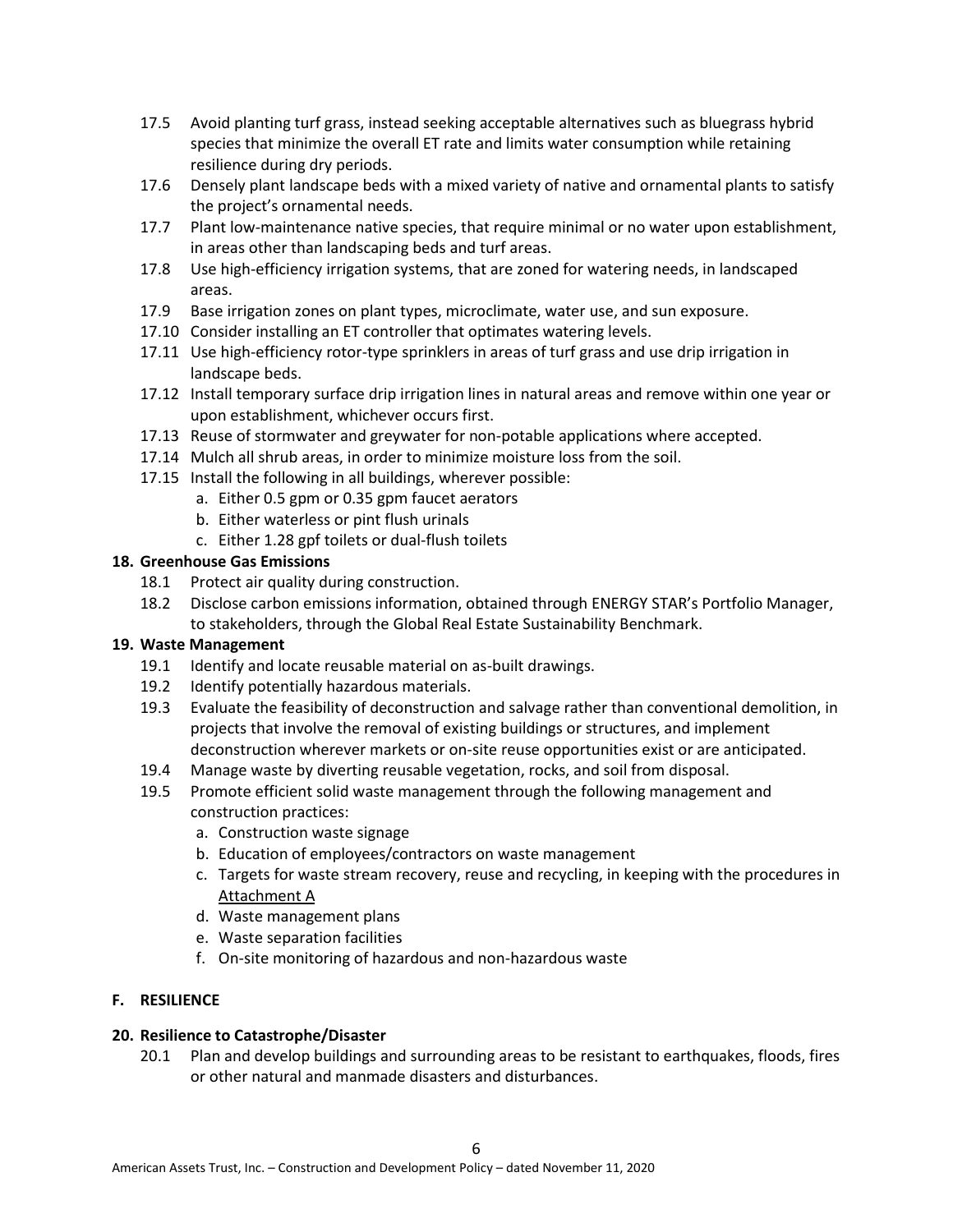- 20.2 Plan and develop buildings and surrounding areas to be able to absorb or avoid damage without suffering complete failure, addressing the following components of building resilience:
	- a. Robustness the building's ability to maintain critical operations
	- b. Resourcefulness the building's ability to prepare for, respond to and manage a crisis or disruption in real time.
	- c. Recovery the building's ability to return to normal operations as quickly and efficiently as possible after a disruption.
	- d. Redundancy the building's key components backup resources in the event of a failure to any building critical systems.
- 20.3 Consider both short-term and long-term planning to mitigate future costs, including longterm effects due to extreme weather as result of climate change such as sea level rise, wild fires, increased frequency of heat waves and regional drought.

# **G. POST-DEVELOPMENT ASSESSMENT**

At the conclusion of the development, AAT (along with the environmental and development experts it has consulted with) shall evaluate the new construction to confirm it meets AAT's goals and to apply for any necessary building certifications. As part of the day-to-day operations of a new or renovated building, AAT's property management teams shall monitor any construction-related changes, and provide updates to the construction team, as necessary.